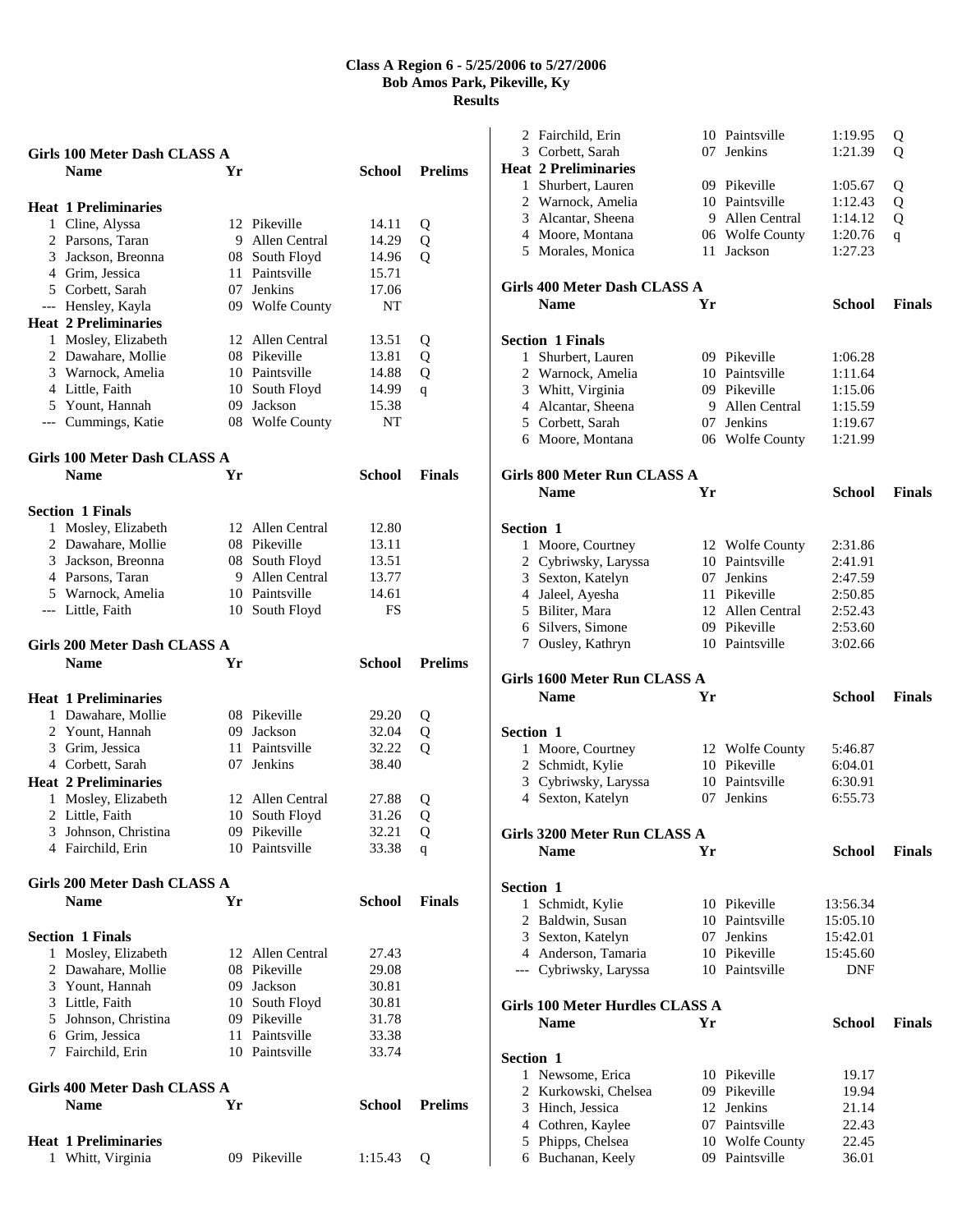|                  | Section 1  (Girls 100 Meter Hurdles CLASS A)<br><b>Name</b>                                                                                                                                             | Yr |                                                                                                                                                    | School                                                           | <b>Finals</b> |
|------------------|---------------------------------------------------------------------------------------------------------------------------------------------------------------------------------------------------------|----|----------------------------------------------------------------------------------------------------------------------------------------------------|------------------------------------------------------------------|---------------|
|                  | --- Cummings, Katie                                                                                                                                                                                     |    | 08 Wolfe County                                                                                                                                    | NT                                                               |               |
|                  | Girls 300 Meter Hurdles CLASS A<br><b>Name</b>                                                                                                                                                          | Yr |                                                                                                                                                    | School                                                           | <b>Finals</b> |
| Section 1        | 1 Newsome, Erica<br>2 Hinch, Jessica<br>3 Cothren, Kaylee<br>4 Kurkowski, Chelsea<br>5 Buchanan, Keely<br>Girls 4x100 Meter Relay CLASS A<br>Team                                                       |    | 10 Pikeville<br>12 Jenkins<br>07 Paintsville<br>09 Pikeville<br>09 Paintsville<br><b>Relay</b>                                                     | 50.56<br>58.91<br>1:01.76<br>1:02.88<br>1:17.47<br><b>Finals</b> |               |
| <b>Section 1</b> | 1 Pikeville<br>1) Dawahare, Mollie 08<br>3) Kurkowski, Collins 08<br>2 Paintsville<br>1) Cothren, Kaylee 07<br>3) Grim, Jessica 11<br>--- Allen Central<br>1) Alcantar, Sheena 9<br>3) Biliter, Mara 12 |    | 2) Sachdeva, Shilpa 09<br>4) Silvers, Simone 09<br>2) Fairchild, Erin 10<br>4) Warnock, Amelia 10<br>2) Biliter, Kim 10<br>4) Mosley, Elizabeth 12 | 57.44<br>1:01.14<br>DQ                                           |               |
|                  | Girls 4x200 Meter Relay CLASS A<br>Team                                                                                                                                                                 |    | <b>Relay</b>                                                                                                                                       | <b>Finals</b>                                                    |               |
| <b>Section 1</b> | 1 Pikeville<br>1) Dawahare, Mollie 08<br>3) Johnson, Christina 09<br>2 Paintsville<br>1) Buchanan, Keely 09<br>3) Fairchild, Erin 10                                                                    |    | 2) Sachdeva, Shilpa 09<br>4) Shurbert, Lauren 09<br>2) Blanton, Morgan 12<br>4) Sammons, Kendra 11                                                 | 2:17.34<br>2:17.52                                               |               |
|                  | Girls 4x400 Meter Relay CLASS A<br>Team                                                                                                                                                                 |    | <b>Relay</b>                                                                                                                                       | <b>Finals</b>                                                    |               |
| Section 1        | 1 Pikeville<br>1) Silvers, Simone 09<br>3) Newsome, Erica 10<br>2 Paintsville<br>1) Baldwin, Susan 10<br>3) Ousley, Kathryn 10                                                                          |    | 2) Shurbert, Lauren 09<br>4) Jaleel, Ayesha 11<br>2) Leckie, Anna 12<br>4) Warnock, Amelia 10                                                      | 4:48.20<br>5:26.81                                               |               |
|                  | Girls 4x800 Meter Relay CLASS A<br>Team                                                                                                                                                                 |    | <b>Relay</b>                                                                                                                                       | <b>Finals</b>                                                    |               |
| Section 1        | 1 Paintsville<br>1) Leckie, Anna 12<br>3) Cybriwsky, Laryssa 10<br>2 Pikeville<br>1) Jaleel, Ayesha 11<br>3) Walsh, Bridget 12                                                                          |    | 2) Baldwin, Susan 10<br>4) Ousley, Kathryn 10<br>2) Silvers, Simone 09<br>4) Tackett, Sara 09                                                      | 11:50.52<br>12:19.06                                             |               |

| <b>Boys 100 Meter Dash CLASS A</b> |                                    |      |                            |                  |                |
|------------------------------------|------------------------------------|------|----------------------------|------------------|----------------|
|                                    | <b>Name</b>                        | Yr   |                            | School           | <b>Prelims</b> |
|                                    |                                    |      |                            |                  |                |
|                                    | <b>Heat 1 Preliminaries</b>        |      |                            |                  |                |
|                                    | 1 McCoy-Pafunda, Max               |      | 11 Pikeville               | 11.73            | Q              |
|                                    | 2 Meade, Cody                      |      | 08 Paintsville             | 13.00            | Q              |
|                                    | 3 Baker, George                    |      | 09 Jenkins                 | 13.10            | Q              |
|                                    | 4 Evans, Timothy                   |      | 10 Wolfe County            | 13.74            | q              |
|                                    | <b>Heat 2 Preliminaries</b>        |      |                            |                  |                |
|                                    | 1 Lips, Stuart                     |      | 12 Paintsville             | 10.90            | Q              |
|                                    | 2 Taylor, Jonathon                 |      | 10 Jenkins                 | 12.90            | Q              |
|                                    | 3 Barker, Anthony                  | 11   | South Floyd                | 27.80            | Q              |
|                                    |                                    |      |                            |                  |                |
|                                    | <b>Boys 100 Meter Dash CLASS A</b> |      |                            |                  |                |
|                                    | <b>Name</b>                        | Yr   |                            | School           | <b>Finals</b>  |
|                                    |                                    |      |                            |                  |                |
|                                    | <b>Section 1 Finals</b>            |      |                            |                  |                |
|                                    | 1 Lips, Stuart                     |      | 12 Paintsville             | 11.58            |                |
|                                    | 2 McCoy-Pafunda, Max               |      | 11 Pikeville               | 11.60            |                |
|                                    | 3 Evans, Timothy                   |      | 10 Wolfe County            | 12.42            |                |
|                                    | 4 Barker, Anthony                  | 11   | South Floyd                | 12.72            |                |
|                                    | 5 Meade, Cody                      |      | 08 Paintsville             | 13.08            |                |
|                                    | 6 Taylor, Jonathon                 |      | 10 Jenkins                 | 13.52            |                |
|                                    | 7 Baker, George                    |      | 09 Jenkins                 | 13.81            |                |
|                                    |                                    |      |                            |                  |                |
|                                    | <b>Boys 200 Meter Dash CLASS A</b> |      |                            |                  |                |
|                                    | <b>Name</b>                        | Yr   |                            | School           | <b>Prelims</b> |
|                                    |                                    |      |                            |                  |                |
|                                    | <b>Heat 1 Preliminaries</b>        |      |                            |                  |                |
|                                    | 1 Jackson, Mitch                   |      | 11 Pikeville               | 25.48            | Q              |
|                                    | 2 Barker, Anthony                  | 11 - | South Floyd                | 26.45            | Q              |
|                                    | 3 Meade, Cody                      |      | 08 Paintsville             | 26.53            | Q              |
|                                    | 4 Taylor, Jonathon                 |      | 10 Jenkins                 | 28.37            | $\mathbf q$    |
|                                    | <b>Heat 2 Preliminaries</b>        |      |                            |                  |                |
|                                    | 1 Lips, Stuart                     |      | 12 Paintsville             | 23.51            | Q              |
|                                    | 2 Champlin, Tim                    |      | 12 Pikeville               | 25.43            | Q              |
|                                    | 3 Evans, Timothy                   |      | 10 Wolfe County            | 25.84            | Q              |
|                                    | 4 Baker, George                    |      | 09 Jenkins                 | 28.89            |                |
|                                    |                                    |      |                            |                  |                |
|                                    | <b>Boys 200 Meter Dash CLASS A</b> |      |                            |                  |                |
|                                    | <b>Name</b>                        | Yr   |                            | <b>School</b>    | <b>Finals</b>  |
|                                    |                                    |      |                            |                  |                |
|                                    | <b>Section 1 Finals</b>            |      | 12 Paintsville             | 23.74            |                |
|                                    | 1 Lips, Stuart<br>2 Jackson, Mitch |      | 11 Pikeville               |                  |                |
|                                    | 3 Champlin, Tim                    |      | 12 Pikeville               | 25.06<br>25.69   |                |
|                                    | 4 Evans, Timothy                   |      | 10 Wolfe County            | 25.81            |                |
|                                    | 5 Barker, Anthony                  | 11   | South Floyd                | 26.30            |                |
|                                    | 6 Meade, Cody                      |      | 08 Paintsville             | 26.70            |                |
|                                    | 7 Taylor, Jonathon                 |      | 10 Jenkins                 | 27.91            |                |
|                                    |                                    |      |                            |                  |                |
|                                    | <b>Boys 400 Meter Dash CLASS A</b> |      |                            |                  |                |
|                                    | <b>Name</b>                        | Yr   |                            | School           | <b>Prelims</b> |
|                                    |                                    |      |                            |                  |                |
|                                    | <b>Heat 1 Preliminaries</b>        |      |                            |                  |                |
|                                    |                                    |      |                            |                  |                |
| $\mathbf{1}$                       | Stanley, Aaron                     |      | 12 Pikeville<br>10 Jenkins | 54.25            | Q              |
|                                    | 2 Polly, Nick<br>3 Slone, Bill     |      | 09 Paintsville             | 59.63<br>1:01.17 | Q              |
|                                    | 4 Newsome, Tyler                   |      | 9 Allen Central            | 1:03.12          | Q              |
|                                    | 5 Byrd, Dougie                     |      | 10 Wolfe County            | 1:07.24          | q              |
|                                    |                                    |      |                            |                  |                |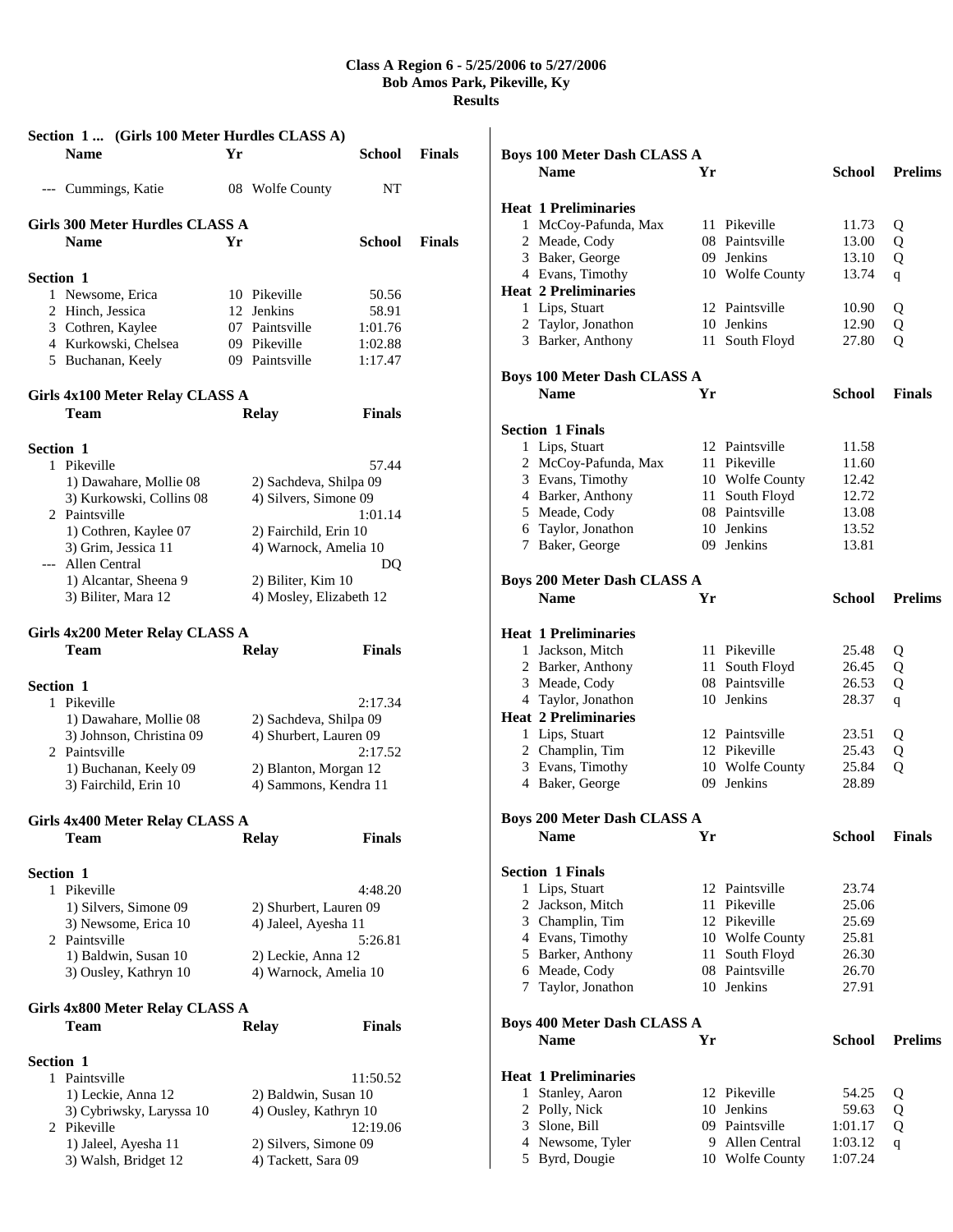|                                       | Heat 1 Preliminaries  (Boys 400 Meter Dash CLASS A) |    |                  |               |                |  |
|---------------------------------------|-----------------------------------------------------|----|------------------|---------------|----------------|--|
|                                       | <b>Name</b>                                         | Yr |                  | School        | <b>Prelims</b> |  |
|                                       |                                                     |    |                  |               |                |  |
|                                       | 6 Goff, Derek<br><b>Heat 2 Preliminaries</b>        |    | 09 Jackson       | 1:16.83       |                |  |
|                                       | 1 Grimm, Chris                                      |    | 12 Jenkins       | 52.97         | Q              |  |
|                                       | 2 Bass, Kyle                                        |    | 12 Paintsville   | 55.93         | Q              |  |
|                                       | 3 Wheat, Seth                                       |    | 12 Pikeville     | 56.93         | Q              |  |
|                                       | 4 Moore, Michael                                    |    | 09 Wolfe County  | 1:09.53       |                |  |
|                                       | 5 Noble, Steven                                     |    | 08 Jackson       | 1:22.07       |                |  |
|                                       | <b>Boys 400 Meter Dash CLASS A</b>                  |    |                  |               |                |  |
|                                       | <b>Name</b>                                         | Yr |                  | School        | <b>Finals</b>  |  |
|                                       | <b>Section 1 Finals</b>                             |    |                  |               |                |  |
|                                       | 1 Grimm, Chris                                      |    | 12 Jenkins       | 53.06         |                |  |
|                                       | 2 Stanley, Aaron                                    |    | 12 Pikeville     | 53.56         |                |  |
|                                       | 3 Bass, Kyle                                        |    | 12 Paintsville   | 54.80         |                |  |
|                                       | 4 Wheat, Seth                                       |    | 12 Pikeville     | 58.29         |                |  |
|                                       | 5 Newsome, Tyler                                    |    | 9 Allen Central  | 59.48         |                |  |
|                                       | 6 Polly, Nick                                       |    | 10 Jenkins       | 1:00.03       |                |  |
|                                       |                                                     |    |                  |               |                |  |
|                                       | <b>Boys 800 Meter Run CLASS A</b><br><b>Name</b>    | Yr |                  | School        | <b>Finals</b>  |  |
|                                       |                                                     |    |                  |               |                |  |
| <b>Section 1</b>                      |                                                     |    |                  |               |                |  |
|                                       | 1 Robertson, Chance                                 |    | 12 Pikeville     | 2:05.59       |                |  |
|                                       | 2 Grimm, Chris                                      |    | 12 Jenkins       | 2:07.42       |                |  |
|                                       | 3 Cox, Aaron                                        |    | 11 Paintsville   | 2:11.79       |                |  |
|                                       | 4 Leedhanachoke, Kris                               |    | 10 Pikeville     | 2:15.12       |                |  |
|                                       | 5 Lemaster, Blake                                   |    | 12 Paintsville   | 2:20.56       |                |  |
|                                       | 6 Joseph, Farley                                    |    | 11 Allen Central | 2:25.59       |                |  |
|                                       | 7 Duncan, Keith                                     |    | 11 Allen Central | 2:38.11       |                |  |
|                                       | 8 Moore, Michael                                    |    | 09 Wolfe County  | 2:43.01       |                |  |
|                                       | 9 O'Hair, Stacy                                     |    | 07 Wolfe County  | 2:43.20       |                |  |
|                                       | <b>Boys 1600 Meter Run CLASS A</b>                  |    |                  |               |                |  |
|                                       | <b>Name</b>                                         | Yr |                  | School        | <b>Finals</b>  |  |
|                                       |                                                     |    |                  |               |                |  |
| <b>Section 1</b>                      | 1 Adkins, Brandon                                   |    | 12 Pikeville     | 4:43.61       |                |  |
|                                       | 2 Bass, Tyler                                       |    | 09 Paintsville   | 5:13.06       |                |  |
|                                       | 3 Turner, Clinton                                   |    | 10 Allen Central | 5:27.46       |                |  |
|                                       | 4 Moore, Michael                                    |    | 09 Wolfe County  | 6:05.64       |                |  |
|                                       | 5 O'Hair, Stacy                                     |    | 07 Wolfe County  | 6:09.27       |                |  |
|                                       | 6 Waddles, Jason                                    |    | 08 Pikeville     | 6:18.14       |                |  |
|                                       |                                                     |    |                  |               |                |  |
|                                       | <b>Boys 3200 Meter Run CLASS A</b><br><b>Name</b>   | Yr |                  | <b>School</b> | <b>Finals</b>  |  |
|                                       |                                                     |    |                  |               |                |  |
| Section 1                             |                                                     |    |                  |               |                |  |
|                                       | 1 Adkins, Brandon                                   |    | 12 Pikeville     | 11:03.77      |                |  |
|                                       | 2 Cox, Aaron                                        |    | 11 Paintsville   | 12:01.31      |                |  |
|                                       | 3 Lemaster, Blake                                   |    | 12 Paintsville   | 12:17.60      |                |  |
|                                       | 4 O'Hair, Stacy                                     |    | 07 Wolfe County  | 13:24.86      |                |  |
| <b>Boys 110 Meter Hurdles CLASS A</b> |                                                     |    |                  |               |                |  |
|                                       | <b>Name</b>                                         | Yr |                  | School        | <b>Finals</b>  |  |
|                                       |                                                     |    |                  |               |                |  |
| Section 1                             |                                                     |    |                  |               |                |  |
| $\mathbf{1}$                          | Branham, Andrew                                     |    | 09 Jenkins       | 19.33         |                |  |

|                  | 2 Levy, Nathaniel                             |    | 12 Pikeville                                         | 20.05         |               |
|------------------|-----------------------------------------------|----|------------------------------------------------------|---------------|---------------|
|                  | 3 Slone, Bill                                 |    | 09 Paintsville                                       | 20.12         |               |
|                  | 4 McCoy, JD                                   |    | 10 Pikeville                                         | 21.14         |               |
|                  | 5 Frazier, David                              |    | 12 Paintsville                                       | 22.70         |               |
|                  | 6 Cockerham, Michael                          |    | 11 Wolfe County                                      | 25.25         |               |
|                  | <b>Boys 300 Meter Hurdles CLASS A</b>         |    |                                                      |               |               |
|                  | <b>Name</b>                                   | Yr |                                                      | School        | <b>Finals</b> |
|                  |                                               |    |                                                      |               |               |
| <b>Section 1</b> | 1 Branham, Andrew                             |    | 09 Jenkins                                           | 46.44         |               |
|                  | 2 Lindsey, Weston                             |    | 10 Pikeville                                         | 49.68         |               |
|                  | 3 Jackson, Mitch                              |    | 11 Pikeville                                         | 49.74         |               |
|                  | 4 Slone, Bill                                 |    | 09 Paintsville                                       | 52.73         |               |
|                  | 5 Frazier, David                              |    | 12 Paintsville                                       | 53.74         |               |
|                  | 6 Byrd, Dougie                                |    | 10 Wolfe County                                      | 1:04.18       |               |
|                  | 7 Cockerham, Michael                          |    | 11 Wolfe County                                      | 1:09.45       |               |
|                  |                                               |    |                                                      |               |               |
|                  | <b>Boys 4x100 Meter Relay CLASS A</b><br>Team |    | <b>Relay</b>                                         | <b>Finals</b> |               |
|                  |                                               |    |                                                      |               |               |
| <b>Section 1</b> |                                               |    |                                                      |               |               |
|                  | 1 Paintsville                                 |    |                                                      | 47.30         |               |
|                  | 1) Borders, Jonathan 11                       |    | 2) Bass, Kyle 12                                     |               |               |
|                  | 3) Hicks, Matt 12                             |    | 4) Lips, Stuart 12                                   |               |               |
|                  | 2 Pikeville                                   |    |                                                      | 48.13         |               |
|                  | 1) Champlin, Tim 12                           |    | 2) Johnson, Adam 10                                  |               |               |
|                  | 3) McCoy-Pafunda, Max 11                      |    | 4) Morando, Sam 10                                   |               |               |
|                  | <b>Boys 4x200 Meter Relay CLASS A</b>         |    |                                                      |               |               |
|                  | <b>Team</b>                                   |    | <b>Relay</b>                                         | <b>Finals</b> |               |
|                  |                                               |    |                                                      |               |               |
|                  |                                               |    |                                                      |               |               |
| Section 1        |                                               |    |                                                      |               |               |
|                  | 1 Pikeville                                   |    |                                                      | 1:37.09       |               |
|                  | 1) Champlin, Tim 12                           |    | 2) Jackson, Mitch 11                                 |               |               |
|                  | 3) Stanley, Aaron 12                          |    | 4) McCoy-Pafunda, Max 11                             | 1:44.15       |               |
|                  | 2 Paintsville                                 |    |                                                      |               |               |
|                  | 1) Borders, Jonathan 11<br>3) Hicks, Matt 12  |    | 2) Bass, Tyler 09<br>4) Lips, Stuart 12              |               |               |
|                  |                                               |    |                                                      |               |               |
|                  | <b>Boys 4x400 Meter Relay CLASS A</b><br>Team |    |                                                      | <b>Finals</b> |               |
|                  |                                               |    | <b>Relay</b>                                         |               |               |
| Section 1        |                                               |    |                                                      |               |               |
|                  | 1 Pikeville                                   |    |                                                      | 3:44.11       |               |
|                  | 1) Leedhanachoke, Kris 10                     |    | 2) Wheat, Seth 12                                    |               |               |
|                  | 3) Stanley, Aaron 12                          |    | 4) Robertson, Chance 12                              |               |               |
|                  | 2 Paintsville                                 |    |                                                      | 3:47.36       |               |
|                  | 1) Bass, Kyle 12                              |    | 2) Bass, Tyler 09                                    |               |               |
|                  | 3) Borders, Jonathan 11                       |    | 4) Lips, Stuart 12                                   |               |               |
|                  | 3 Jenkins                                     |    |                                                      | 3:51.33       |               |
|                  | 1) Adams, Aaron 12<br>3) Grimm, Chris 12      |    | 2) Branham, Andrew 09<br>4) Polly, Nick 10           |               |               |
|                  |                                               |    |                                                      |               |               |
|                  | Boys 4x800 Meter Relay CLASS A                |    |                                                      |               |               |
|                  | Team                                          |    | <b>Relay</b>                                         | <b>Finals</b> |               |
| <b>Section 1</b> |                                               |    |                                                      |               |               |
|                  | 1 Pikeville                                   |    |                                                      | 8:49.13       |               |
|                  | 1) Adkins, Brandon 12                         |    | 2) Leedhanachoke, Kris 10<br>4) Robertson, Chance 12 |               |               |